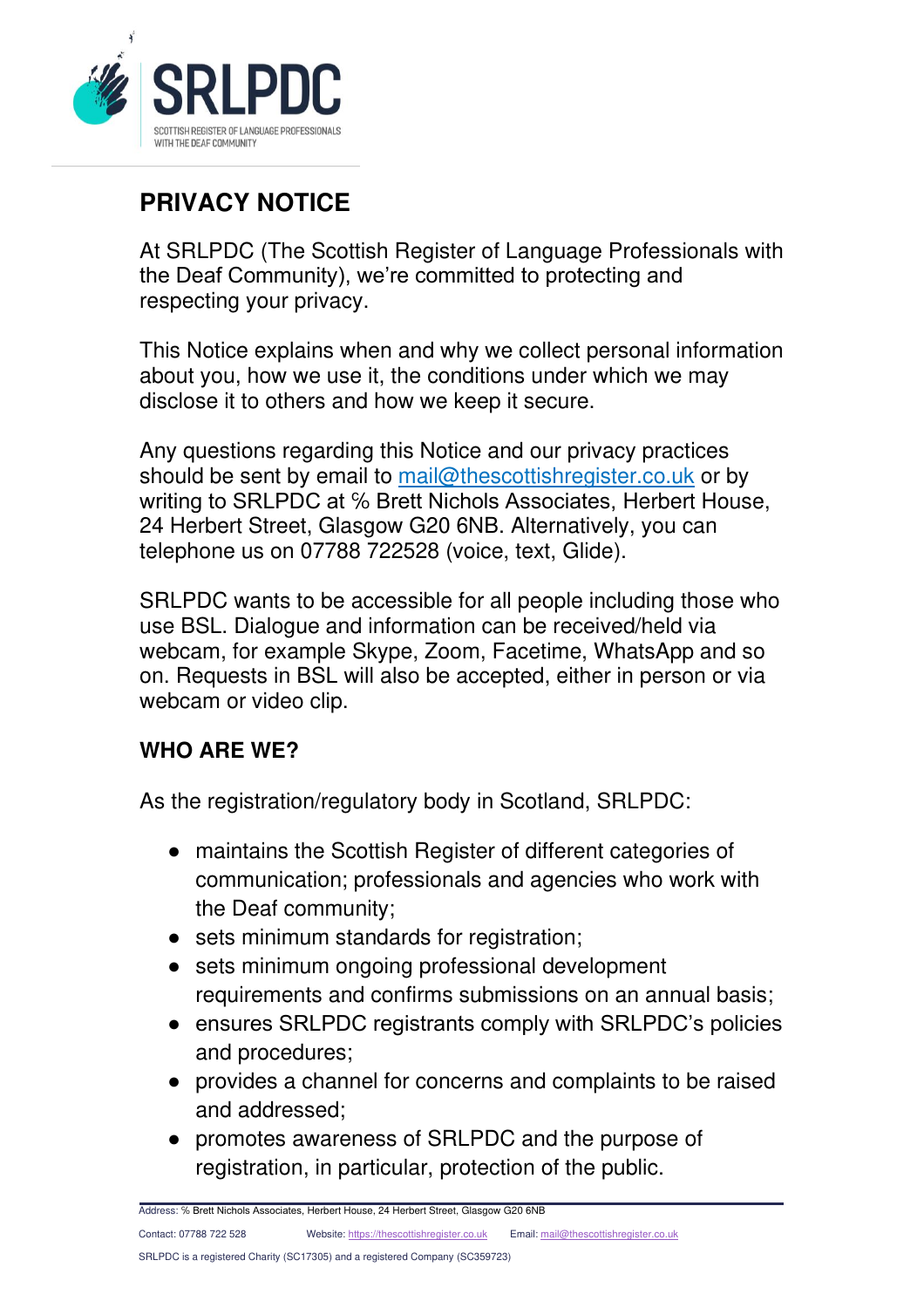

Registration with SRLPDC for both qualified and trainee practitioners provides reassurance to purchasers and users of the service of the level of professionalism expected from the communication professional.

SRLPDC is a registered charity (no. SCO 17305) and a registered company (no. SC359723) and the registered address is as noted above.

### **HOW DO WE COLLECT PERSONAL INFORMATION FROM YOU?**

We obtain information about you when you complete registration application forms and when you provide annual evidence of continuous professional development (CPD).

#### **ON WHAT BASIS IS YOUR PERSONAL INFORMATION COLLECTED?**

SRLPDC has concluded that it is not appropriate to rely on consent as the lawful basis for the processing of your personal information as SRLPDC cannot meet its objectives without access to this data. The requirement for freely given consent cannot be met if you must provide the data in order to benefit from the service.

SRLPDC has therefore concluded that the lawful basis on which it is relying for the collection of your personal information is Legitimate Interests. That is, that the processing is necessary under the Legitimate Interests of the Data Controller, in this case SRLPDC, and that this does not override your interests or fundamental rights.

Further, SRLPDC has concluded that it is in your legitimate interest to provide this data, as without it the services that SRLPDC offer would not be available to you. SRLPDC believes that you would reasonably expect that this data would be required by SRLPDC.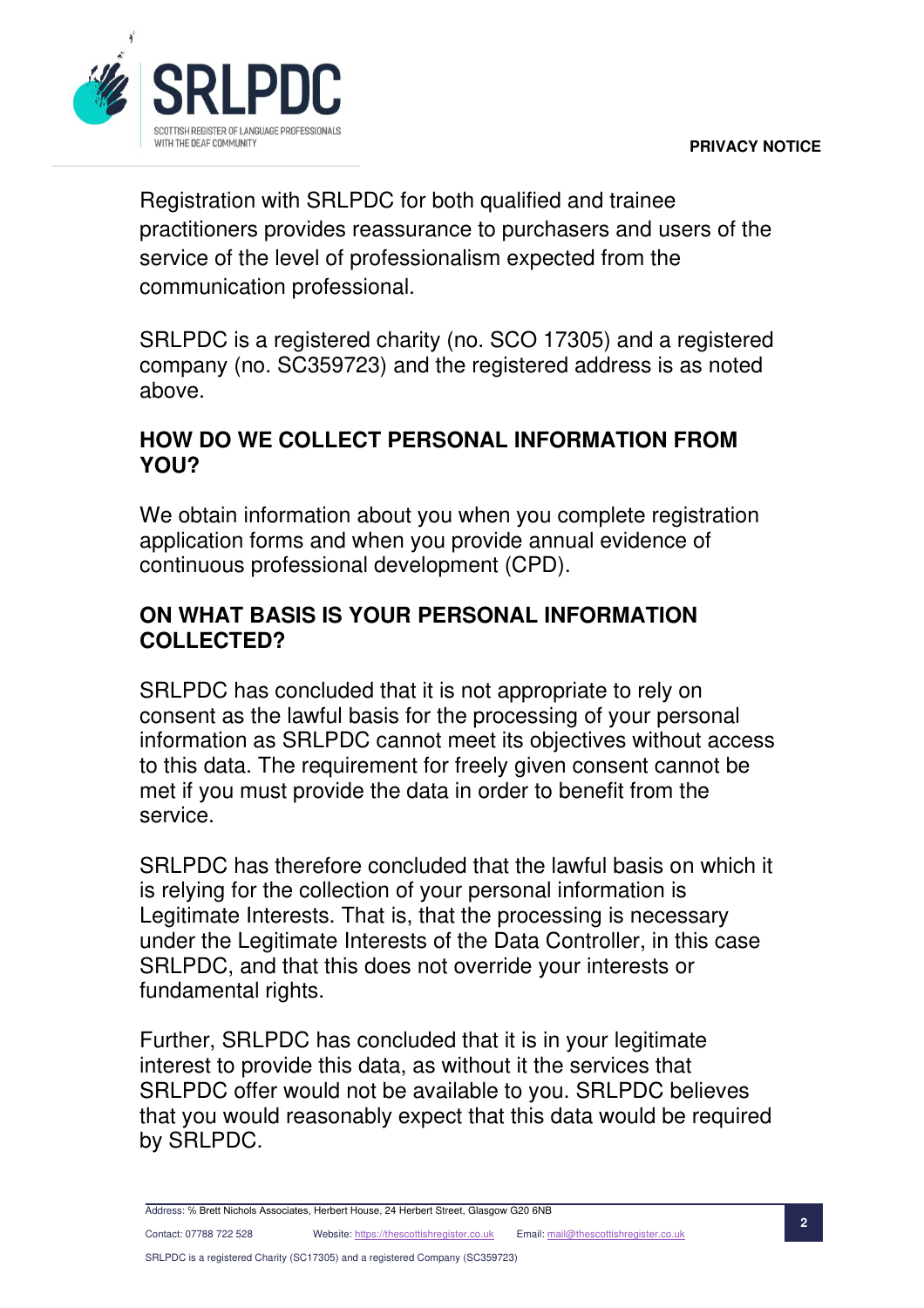

## **WHAT TYPE OF INFORMATION IS COLLECTED FROM YOU?**

The personal information we collect might include your name, address, contact number(s) and email address. For registration applications, the personal information we collect might include copies of qualification certificates for verification and authentication, references, photos (for ID cards), interview papers/related video clips, correspondence (including invoices), copies of evidence of Professional Indemnity Insurance (PII) cover, copy PII certificates, confirmation of your membership of the PVG scheme and logs and evidence of CPD activities. All CPD logs must be fully anonymised prior to submission so as to protect the identities and interests of any individuals referred to.

## **HOW IS YOUR INFORMATION USED?**

We may use your information to:

- record your registration status and category;
- provide you with information, including information about SRLPDC'S work;
- evidence accreditation (to meet registration criteria and CPD requirements);
- provide you with a photo ID card
- provide you with a SRLPDC Website Registrant's Page login
- provide you with a CPD login
- record the starting date of your registration
- record your contact details on the SRLPDC website Register
- record payment records
- record evidence of termination of your registration

# **HOW LONG IS YOUR INFORMATION HELD FOR AND WHY?**

Your name, address, contact number(s) and email address will be held for no more than 12 months after you are no longer a registrant.

This information is required in order for you to benefit from SRLPDC's services and the time limit for secure destruction of this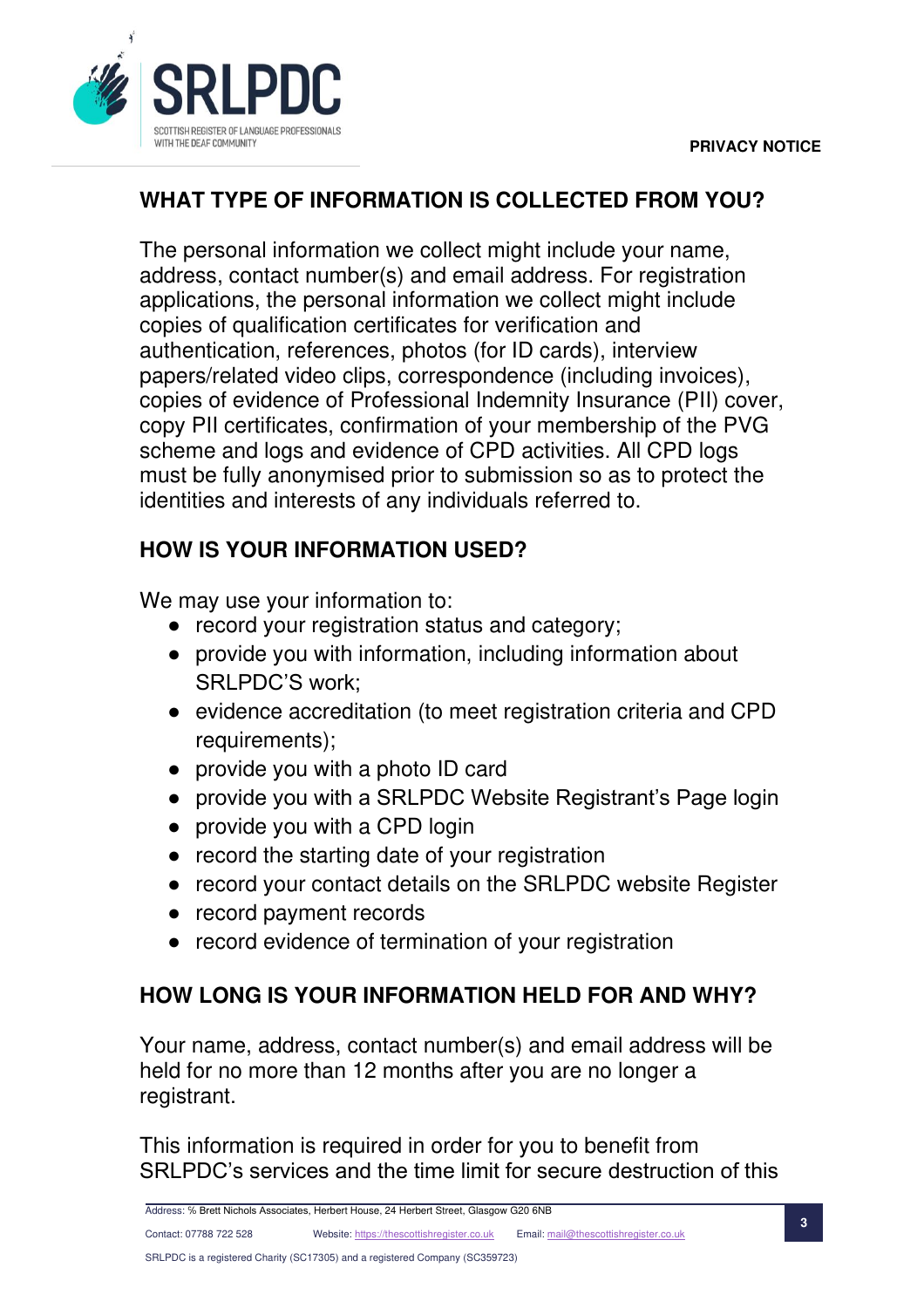

data has been set to take into account any outstanding administration to be carried out on your behalf on leaving the Register.

All CPD (including copies of qualification certificates) and all correspondence will be held for no more than 12 months after you are no longer a registrant. This information provides SRLPDC with a history of your skills related evidence. The time limit has been set for the reason given above.

All photos will be securely deleted/destroyed as soon as you are no longer a registrant. A photo is required for ID only while you are a registrant.

All other information, including any interview papers/related video clips and copies of PII certificates will be subject to an annual data review and will be securely destroyed once the information is more than six months old. This means that the maximum time such data will be held is 18 months. This time limit has been set to ensure that this information is not held for any longer than necessary.

### **WHO HAS ACCESS TO YOUR INFORMATION?**

SRLPDC employees, the Trustees on the SRLPDC Board and the Registrar have access to your information. Certain information i.e. contact details is made available through the SRLPDC website Register so that it can be viewed by individuals, groups, organisations and bodies seeking access to interpreting services for Deaf people. As the website Register is supported by and can be accessed by the website host a Data Protection Agreement is in place.

#### **HOW CAN YOU ACCESS AND UPDATE YOUR PERSONAL INFORMATION?**

The accuracy of your information is important to us and any request to make changes to the personal data held by us should be sent to us in writing. If you change email address, or any of the other information we hold is inaccurate or out of date, please email us at [mail@thescottishregister.co.uk](mailto:mail@thescottishregister.co.uk) or by writing to SRLPDC at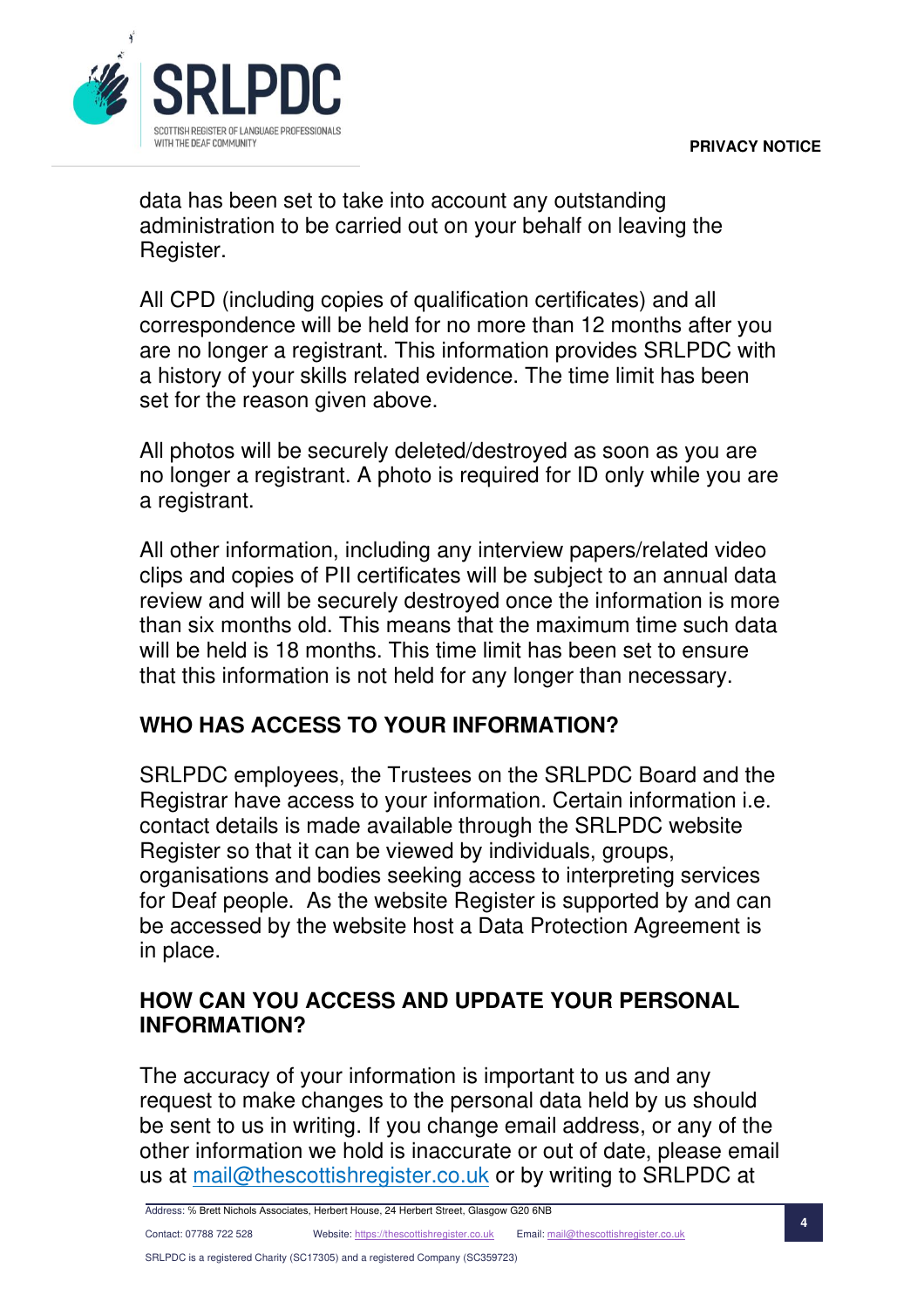

℅ Brett Nichols Associates, Herbert House, 24 Herbert Street, Glasgow G20 6NB. If you have any questions or require assistance, you can telephone us on 07788 722528 (voice, text, Glide, WhatsApp).

You have the right to ask for a copy of the information SRLPDC hold about you, using the contact details above.

### **HOW CAN YOU HAVE YOUR PERSONAL INFORMATION REMOVED FROM SRLPDC'S RECORDS?**

Your personal information is normally retained for as long as you remain a SRLPDC registrant and for no more than 12 months after your registration has ceased or been withdrawn.

Should you decide that you wish to have your information removed from SRLPDC's records prior to this period having elapsed, you should email us at [mail@thescottishregister.co.uk](mailto:mail@thescottishregister.co.uk) or by writing to us at SRLPDC ℅ Brett Nichols Associates, Herbert House, 24 Herbert Street, Glasgow G20 6NB. If you have any questions or require assistance, you can telephone us on 07788 722528 (voice, text, Glide, WhatsApp).

### **SECURITY PRECAUTIONS IN PLACE TO PROTECT YOUR INFORMATION FROM LOSS, MISUSE OR ALTERATION**

When you give us personal information, we take steps to ensure that it is handled securely. Filing cabinets are kept locked when not in use and online records are password protected appropriately. Paperwork is shredded and, on occasion, confidential shredding services may be used for data destruction.

## **LINKS TO OTHER WEBSITES**

Our website may contain links to other websites run by other organisations. This Privacy notice applies only to SRLPDC's website, so we encourage you to read th privacy statements on the other websites you visit. We can not be responsible for the privacy policies and practices of the owners and operators of third party